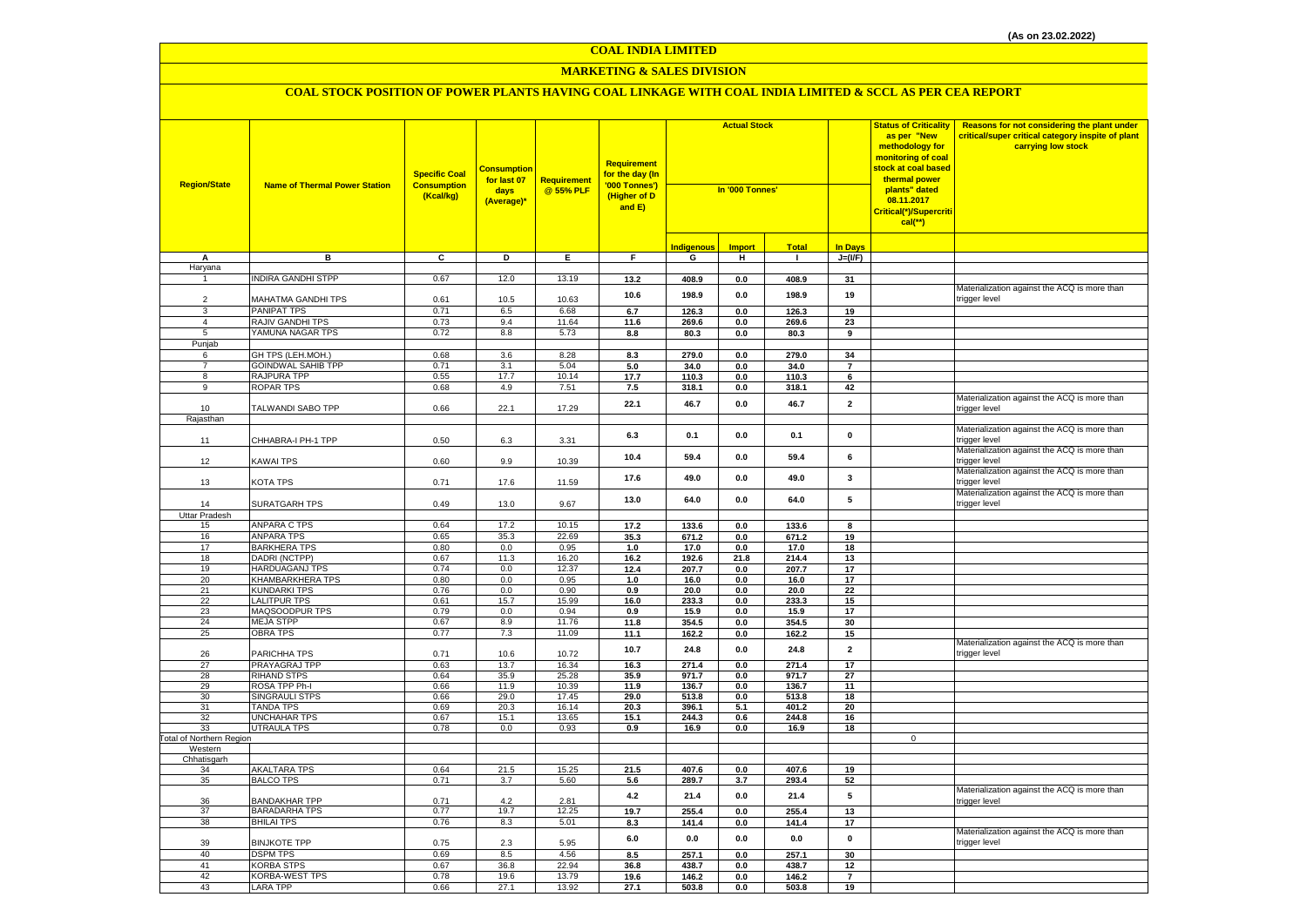#### **MARKETING & SALES DIVISION**

| <b>Region/State</b>     | <b>Name of Thermal Power Station</b>         | <b>Specific Coal</b><br><b>Consumption</b><br>(Kcal/kg) | <b>Consumption</b><br>for last 07<br>days<br>(Average)* | <b>Requirement</b><br>@ 55% PLF | Requirement<br>for the day (In<br>'000 Tonnes')<br>(Higher of D<br>and E) | <b>Actual Stock</b><br>In '000 Tonnes' |                |                |                         | <b>Status of Criticality</b><br>as per "New<br>methodology for<br>monitoring of coal<br><mark>stock at coal based</mark><br>thermal power<br>plants" dated<br>08.11.2017<br><mark>Critical(*)/Supercriti</mark><br>$cal$ (**) | Reasons for not considering the plant under<br>critical/super critical category inspite of plant<br>carrying low stock |
|-------------------------|----------------------------------------------|---------------------------------------------------------|---------------------------------------------------------|---------------------------------|---------------------------------------------------------------------------|----------------------------------------|----------------|----------------|-------------------------|-------------------------------------------------------------------------------------------------------------------------------------------------------------------------------------------------------------------------------|------------------------------------------------------------------------------------------------------------------------|
|                         |                                              |                                                         |                                                         |                                 |                                                                           | <b>Indigenous</b>                      | <b>Import</b>  | <b>Total</b>   | <b>In Davs</b>          |                                                                                                                                                                                                                               |                                                                                                                        |
| А                       | в                                            | c                                                       | Þ                                                       | E                               | F                                                                         | G                                      | н              | $\mathbf{I}$   | $J=(VF)$                |                                                                                                                                                                                                                               |                                                                                                                        |
| 44                      | NAWAPARA TPP                                 | 0.79                                                    | 0.0                                                     | 6.28                            | 6.3                                                                       | 49.0                                   | $\mathbf{0.0}$ | 49.0           | 8                       |                                                                                                                                                                                                                               | Materialization against the ACQ is more than<br>trigger level                                                          |
| 45                      | PATHADI TPP                                  | 0.65                                                    | 8.8                                                     | 5.18                            | 8.8                                                                       | 195.3                                  | 0.0            | 195.3          | 22                      |                                                                                                                                                                                                                               |                                                                                                                        |
| 46                      | <b>SIPAT STPS</b>                            | 0.68                                                    | 38.2                                                    | 26.62                           | 38.2                                                                      | 760.9                                  | 0.0            | 760.9          | 20                      |                                                                                                                                                                                                                               |                                                                                                                        |
| 47                      | <b>TAMNAR TPP</b>                            | 0.84                                                    | 28.6                                                    | 26.52                           | 28.6                                                                      | 130.3                                  | $\mathbf{0.0}$ | 130.3          | 5                       |                                                                                                                                                                                                                               | Materialization against the ACQ is more than<br>trigger level                                                          |
| 48                      | UCHPINDA TPP                                 | 0.75                                                    | 16.3                                                    | 14.22                           | 16.3                                                                      | 114.3                                  | 0.0            | 114.3          | $\overline{7}$          |                                                                                                                                                                                                                               | Materialization against the ACQ is more than<br>trigger level                                                          |
| Gujarat                 |                                              |                                                         |                                                         |                                 |                                                                           |                                        |                |                |                         |                                                                                                                                                                                                                               | Materialization against the ACQ is more than                                                                           |
| 49                      | GANDHI NAGAR TPS                             | 0.69                                                    | $8.8\,$                                                 | 5.71                            | 8.8                                                                       | 36.5                                   | $\mathbf{0.0}$ | 36.5           | $\overline{\mathbf{4}}$ |                                                                                                                                                                                                                               | trigger level                                                                                                          |
| 50                      | SABARMATI (D-F STATIONS)                     | 0.57                                                    | 3.5                                                     | 2.74                            | 3.5                                                                       | 18.2                                   | 75.6           | 93.8           | 10                      |                                                                                                                                                                                                                               | Materialization against the ACQ is more than<br>trigger level                                                          |
| 51                      | UKAI TPS                                     | 0.67                                                    | 14.8                                                    | 9.85                            | 14.8                                                                      | 58.0                                   | 0.0            | 58.0           | 4                       |                                                                                                                                                                                                                               | Materialization against the ACQ is more than<br>trigger level                                                          |
| 52                      | <b>WANAKBORI TPS</b>                         | 0.67                                                    | 22.1                                                    | 20.22                           | 22.1                                                                      | 85.3                                   | 0.0            | 85.3           | $\overline{\mathbf{4}}$ |                                                                                                                                                                                                                               | Materialization against the ACQ is more than<br>trigger level                                                          |
| Madhya Pradesh          |                                              |                                                         |                                                         |                                 |                                                                           |                                        |                |                |                         |                                                                                                                                                                                                                               |                                                                                                                        |
| 53                      | <b>AMARKANTAK EXT TPS</b>                    | 0.65                                                    | 2.9                                                     | 1.80                            | 2.9                                                                       | 28.6                                   | 0.0            | 28.6           | 10                      |                                                                                                                                                                                                                               |                                                                                                                        |
| 54                      | ANUPPUR TPP                                  | 0.65                                                    | 17.4                                                    | 10.31                           | 17.4                                                                      | 237.0                                  | 0.0            | 237.0          | 14                      |                                                                                                                                                                                                                               |                                                                                                                        |
| 55                      | <b>BINA TPS</b>                              | 0.74                                                    | 5.8                                                     | 4.88                            | 5.8                                                                       | 103.4                                  | 0.0            | 103.4          | 18                      |                                                                                                                                                                                                                               |                                                                                                                        |
| 56<br>57                | <b>GADARWARA TPP</b><br><b>KHARGONE STPP</b> | 0.66<br>0.60                                            | 19.4<br>16.9                                            | 13.93<br>10.45                  | 19.4<br>16.9                                                              | 162.5<br>136.0                         | 0.0<br>0.0     | 162.5<br>136.0 | 8<br>8                  |                                                                                                                                                                                                                               |                                                                                                                        |
| 58                      | <b>SANJAY GANDHI TPS</b>                     | 0.82                                                    | 13.7                                                    | 14.57                           | 14.6                                                                      | 124.0                                  | 0.0            | 124.0          | 9                       |                                                                                                                                                                                                                               | Non payment of dues                                                                                                    |
| 59                      | <b>SATPURA TPS</b>                           | 0.67                                                    | 7.1                                                     | 11.79                           | 11.8                                                                      | 46.9                                   | 0.0            | 46.9           | $\overline{\mathbf{4}}$ |                                                                                                                                                                                                                               | Non Payment of Dues                                                                                                    |
| 60                      | <b>SEIONI TPP</b>                            | 0.64                                                    | 7.3                                                     | 5.06                            | 7.3                                                                       | 180.2                                  | 0.0            | 180.2          | 25                      |                                                                                                                                                                                                                               |                                                                                                                        |
| 61                      | SHREE SINGAJI TPP                            | 0.71                                                    | 30.4                                                    | 23.50                           | 30.4                                                                      | 77.5                                   | 0.0            | 77.5           | 3                       |                                                                                                                                                                                                                               | Non Payment of Dues                                                                                                    |
| 62                      | <b>VINDHYACHAL STPS</b>                      | 0.69                                                    | 65.6                                                    | 43.60                           | 65.6                                                                      | 1375.5                                 | 0.0            | 1375.5         | 21                      |                                                                                                                                                                                                                               |                                                                                                                        |
| Maharashtra             |                                              |                                                         |                                                         |                                 |                                                                           |                                        |                |                |                         |                                                                                                                                                                                                                               |                                                                                                                        |
| 63                      | <b>AMRAVATI TPS</b>                          | 0.62                                                    | 16.3                                                    | 11.07                           | 16.3                                                                      | 29.9                                   | $\mathbf{0.0}$ | 29.9           | $\overline{\mathbf{2}}$ |                                                                                                                                                                                                                               | Materialization against the ACQ is more than<br>trigger level                                                          |
| 64                      | <b>BHUSAWAL TPS</b>                          | 0.72                                                    | 16.1                                                    | 11.44                           | 16.1                                                                      | 15.9                                   | 0.0            | 15.9           | $\mathbf{1}$            |                                                                                                                                                                                                                               | Non payment of dues                                                                                                    |
| 65                      | <b>BUTIBORI TPP</b>                          | 0.67                                                    | 0.0                                                     | 5.31                            | 5.3                                                                       | 59.7                                   | 0.0            | 59.7           | 11                      |                                                                                                                                                                                                                               |                                                                                                                        |
| 66                      | CHANDRAPUR(MAHARASHTRA) STPS                 | 0.78                                                    | 33.2                                                    | 30.17                           | 33.2                                                                      | 243.1                                  | 0.0            | 243.1          | $\overline{7}$          |                                                                                                                                                                                                                               | Non payment of dues                                                                                                    |
| 67                      | DAHANU TPS                                   | 0.62                                                    | 4.0                                                     | 4.09                            | 4.1                                                                       | 11.0                                   | 0.0            | 11.0           | $\mathbf{3}$            |                                                                                                                                                                                                                               | Materialization against the ACQ is more than<br>trigger level                                                          |
| 68                      | DHARIWAL TPP                                 | 0.67                                                    | 8.2                                                     | 5.34                            | 8.2                                                                       | 19.5                                   | 0.0            | 19.5           | $\overline{2}$          |                                                                                                                                                                                                                               | Materialization against the ACQ is more than<br>trigger level                                                          |
| 69                      | <b>GMR WARORA TPS</b>                        | 0.67                                                    | 9.1                                                     | 5.29                            | 9.1                                                                       | 1.7                                    | 0.0            | 1.7            | 0                       |                                                                                                                                                                                                                               | Materialization against the ACQ is more than<br>trigger level                                                          |
| 70                      | <b>KHAPARKHEDA TPS</b>                       | 0.89                                                    | 21.7                                                    | 15.72                           | 21.7                                                                      | 237.5                                  | 0.0            | 237.5          | 11                      |                                                                                                                                                                                                                               |                                                                                                                        |
| 71<br>72                | <b>KORADI TPS</b><br><b>MAUDA TPS</b>        | 0.76<br>0.70                                            | 27.0<br>20.1                                            | 22.08<br>21.29                  | 27.0<br>21.3                                                              | 69.5<br>493.9                          | 0.0<br>0.6     | 69.5<br>494.5  | $\mathbf{3}$<br>23      |                                                                                                                                                                                                                               | Non payment of dues                                                                                                    |
| 73                      | <b>NASIK TPS</b>                             | 0.81                                                    | 6.5                                                     | 6.72                            | 6.7                                                                       | 4.7                                    | $\mathbf{0.0}$ | 4.7            | $\mathbf{1}$            |                                                                                                                                                                                                                               | Non payment of dues                                                                                                    |
| 74                      | <b>PARAS TPS</b>                             | 0.74                                                    | 6.9                                                     | 4.90                            | 6.9                                                                       | 28.8                                   | 0.0            | 28.8           | $\overline{4}$          |                                                                                                                                                                                                                               | Non payment of dues                                                                                                    |
| 75                      | <b>PARLITPS</b>                              | 0.67                                                    | 7.0                                                     | 6.65                            | 7.0                                                                       | 3.0                                    | 0.0            | 3.0            | 0                       |                                                                                                                                                                                                                               | Non payment of dues                                                                                                    |
| 76                      | <b>SOLAPUR STPS</b>                          | 0.56                                                    | 15.4                                                    | 9.73                            | 15.4                                                                      | 155.1                                  | 0.0            | 155.1          | 10                      |                                                                                                                                                                                                                               |                                                                                                                        |
| 77                      | <b>TIRORA TPS</b>                            | 0.66                                                    | 34.5                                                    | 28.73                           | 34.5                                                                      | 91.4                                   | 0.0            | 91.4           | 3                       |                                                                                                                                                                                                                               | Materialization against the ACQ is more than<br>trigger level                                                          |
| 78                      | WARDHA WARORA TPP                            | 0.66                                                    | 5.9                                                     | 4.71                            | 5.9                                                                       | 96.8                                   | 0.0            | 96.8           | 16                      |                                                                                                                                                                                                                               |                                                                                                                        |
| Total of Western Region |                                              |                                                         |                                                         |                                 |                                                                           |                                        |                |                |                         | $\mathbf{0}$                                                                                                                                                                                                                  |                                                                                                                        |
| Southern                |                                              |                                                         |                                                         |                                 |                                                                           |                                        |                |                |                         |                                                                                                                                                                                                                               |                                                                                                                        |
| Andhra Pradesh          |                                              |                                                         |                                                         |                                 |                                                                           |                                        |                |                |                         |                                                                                                                                                                                                                               | Materialization against the ACQ is more than                                                                           |
| 79                      | DAMODARAM SANJEEVAIAH TPS                    | 0.66                                                    | 14.6                                                    | 13.85                           | 14.6                                                                      | 72.7                                   | $\mathbf{0.0}$ | 72.7           | ${\bf 5}$               |                                                                                                                                                                                                                               | trigger level                                                                                                          |
| 80                      | Dr. N.TATA RAO TPS                           | 0.77                                                    | 29.9                                                    | 17.90                           | 29.9                                                                      | 103.9                                  | 0.0            | 103.9          | 3                       |                                                                                                                                                                                                                               | Materialization against the ACQ is more than<br>trigger level                                                          |
| 81                      | PAINAMPURAM TPP                              | 0.59                                                    | 11.9                                                    | 10.21                           | 11.9                                                                      | 207.8                                  | 4.3            | 212.1          | 18                      |                                                                                                                                                                                                                               |                                                                                                                        |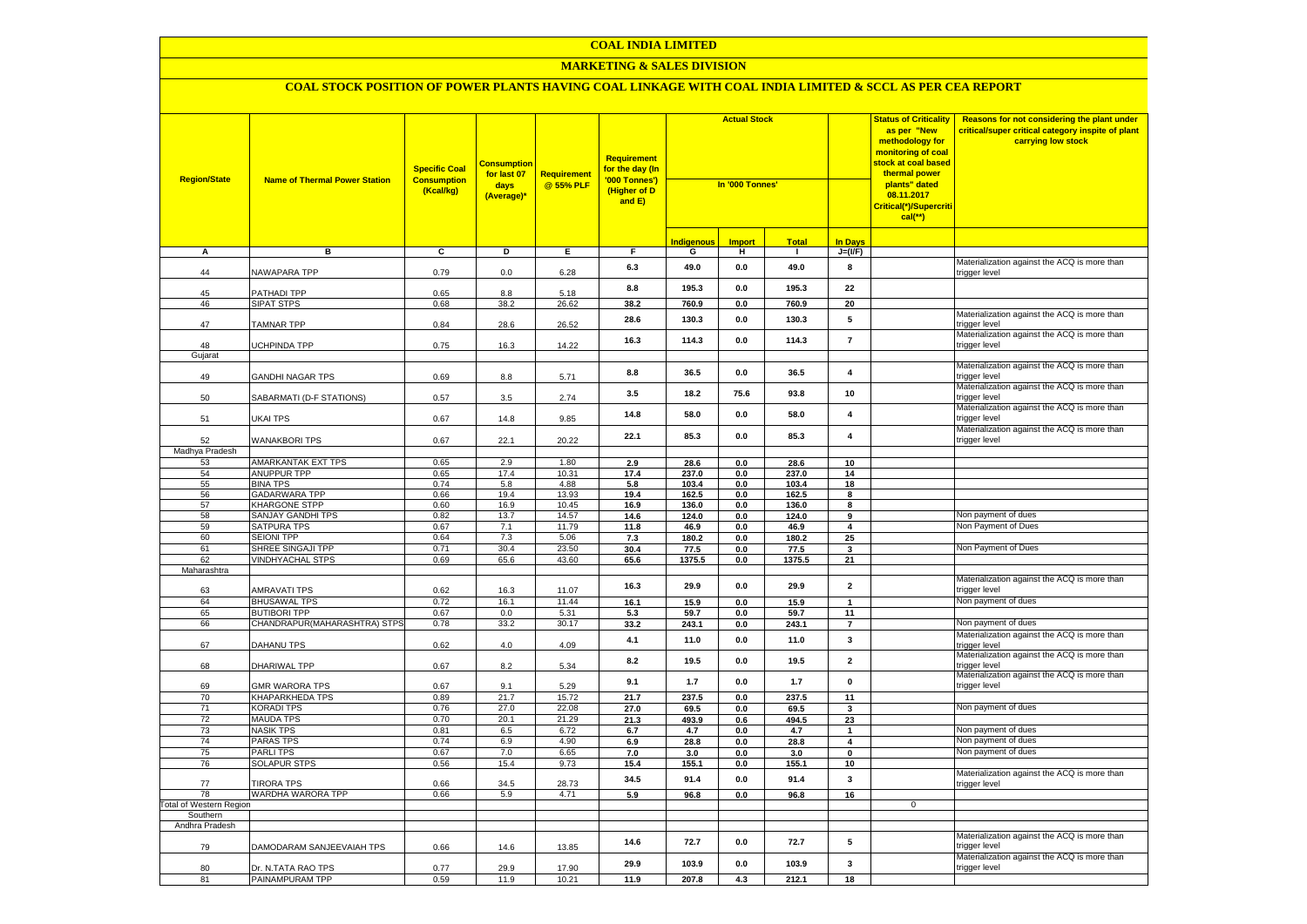#### **MARKETING & SALES DIVISION**

| <b>Region/State</b>             | <b>Name of Thermal Power Station</b>            | <b>Specific Coal</b><br><b>Consumption</b><br>(Kcal/kg) | <b>Consumption</b><br>for last 07<br>days<br>(Average)* | <b>Requirement</b><br>@ 55% PLF | Requirement<br>for the day (In<br>'000 Tonnes')<br>(Higher of D<br>and E) | <b>Actual Stock</b><br>In '000 Tonnes' |               |                |                         | <b>Status of Criticality</b><br>as per "New<br>methodology for<br>monitoring of coal<br><mark>stock at coal based</mark><br>thermal power<br>plants" dated<br>08.11.2017<br>Critical(*)/Supercriti<br>$cal$ (**) | Reasons for not considering the plant under<br>critical/super critical category inspite of plant<br>carrying low stock |
|---------------------------------|-------------------------------------------------|---------------------------------------------------------|---------------------------------------------------------|---------------------------------|---------------------------------------------------------------------------|----------------------------------------|---------------|----------------|-------------------------|------------------------------------------------------------------------------------------------------------------------------------------------------------------------------------------------------------------|------------------------------------------------------------------------------------------------------------------------|
|                                 |                                                 |                                                         |                                                         |                                 |                                                                           | <b>Indigenous</b>                      | <b>Import</b> | <b>Total</b>   | <b>In Days</b>          |                                                                                                                                                                                                                  |                                                                                                                        |
| A                               | в                                               | C                                                       | D                                                       | Е.                              | F.                                                                        | G                                      | н             | $\mathbf{I}$   | $J=(VF)$                |                                                                                                                                                                                                                  |                                                                                                                        |
| 82                              | RAYALASEEMA TPS                                 | 0.76                                                    | 19.2                                                    | 16.60                           | 19.2                                                                      | 39.3                                   | 0.0           | 39.3           | $\overline{2}$          |                                                                                                                                                                                                                  | Materialization against the ACQ is more than<br>trigger level                                                          |
| 83                              | <b>SIMHADRI</b>                                 | 0.78                                                    | 29.5                                                    | 20.54                           | 29.5                                                                      | 326.0                                  | 0.0           | 326.0          | 11                      |                                                                                                                                                                                                                  |                                                                                                                        |
| 84                              | <b>SGPL TPP</b>                                 | 0.53                                                    | 12.2                                                    | 9.26                            | 12.2                                                                      | 66.8                                   | 83.7          | 150.6          | 12                      |                                                                                                                                                                                                                  |                                                                                                                        |
| 85                              | <b>VIZAG TPP</b>                                | 0.67                                                    | 0.0                                                     | 9.20                            | 9.2                                                                       | 1.6                                    | 0.0           | 1.6            | $\pmb{0}$               |                                                                                                                                                                                                                  |                                                                                                                        |
| Karnataka<br>86                 | <b>BELLARY TPS</b>                              | 0.63                                                    | 9.7                                                     | 14.23                           | 14.2                                                                      | 69.9                                   | 0.0           | 69.9           | 5                       |                                                                                                                                                                                                                  | Materialization against the ACQ is more than<br>trigger level                                                          |
| 87                              | KUDGI STPP                                      | 0.63                                                    | 22.7                                                    | 19.90                           | 22.7                                                                      | 101.7                                  | 0.0           | 101.7          | $\overline{4}$          |                                                                                                                                                                                                                  | Materialization against the ACQ is more than<br>trigger level                                                          |
| 88                              | RAICHUR TPS                                     | 0.66                                                    | 21.8                                                    | 14.98                           | 21.8                                                                      | 12.8                                   | 0.0           | 12.8           | $\mathbf{1}$            |                                                                                                                                                                                                                  | Materialization against the ACQ is more than<br>trigger level                                                          |
| 89                              | YERMARUS TPP                                    | 0.62                                                    | 13.7                                                    | 13.09                           | 13.7                                                                      | 6.0                                    | 0.0           | 6.0            | $\mathbf 0$             |                                                                                                                                                                                                                  | Materialization against the ACQ is more than<br>trigger level                                                          |
| <b>Tamil Nadu</b>               |                                                 |                                                         |                                                         |                                 |                                                                           |                                        |               |                |                         |                                                                                                                                                                                                                  | Materialization against the ACQ is more than                                                                           |
| 90                              | METTUR TPS                                      | 0.81                                                    | 15.5                                                    | 8.98                            | 15.5                                                                      | 29.2                                   | $0.0\,$       | 29.2           | $\overline{2}$          |                                                                                                                                                                                                                  | rigger level<br>Materialization against the ACQ is more than                                                           |
| 91                              | METTUR TPS - II                                 | 0.78                                                    | 3.0                                                     | 6.16                            | 6.2                                                                       | 50.7                                   | 0.0           | 50.7           | 8                       |                                                                                                                                                                                                                  | rigger level<br>Materialization against the ACQ is more than                                                           |
| 92                              | NORTH CHENNAI TPS                               | 0.82                                                    | 29.3                                                    | 19.78                           | 29.3                                                                      | 110.9                                  | 0.0           | 110.9          | $\overline{\mathbf{4}}$ |                                                                                                                                                                                                                  | rigger level<br>Materialization against the ACQ is more than                                                           |
| 93                              | <b>TUTICORIN TPS</b>                            | 0.96                                                    | 16.5                                                    | 13.31                           | 16.5                                                                      | 43.3                                   | 0.0           | 43.3           | $\mathbf{3}$            |                                                                                                                                                                                                                  | rigger level                                                                                                           |
| 94                              | VALLUR TPP                                      | 0.72                                                    | 18.4                                                    | 14.26                           | 18.4                                                                      | 143.3                                  | 0.0           | 143.3          | 8                       |                                                                                                                                                                                                                  | Materialization against the ACQ is more than<br>rigger level                                                           |
| Telangana                       |                                                 | 0.69                                                    |                                                         |                                 |                                                                           |                                        |               |                |                         |                                                                                                                                                                                                                  |                                                                                                                        |
| 95<br>96                        | <b>BHADRADRI TPP</b><br><b>KAKATIYA TPS</b>     | 0.57                                                    | 14.5<br>13.0                                            | 9.83<br>8.33                    | 14.5<br>13.0                                                              | 118.7<br>189.3                         | 0.0<br>0.0    | 118.7<br>189.3 | 8<br>15                 |                                                                                                                                                                                                                  |                                                                                                                        |
| 97                              | <b>KOTHAGUDEM TPS (NEW)</b>                     | 0.64                                                    | 15.0                                                    | 8.46                            | 15.0                                                                      | 121.1                                  | 0.0           | 121.1          | 8                       |                                                                                                                                                                                                                  |                                                                                                                        |
| 98                              | KOTHAGUDEM TPS (STAGE-7)                        | 0.50                                                    | 4.3                                                     | 5.23                            | 5.2                                                                       | 145.9                                  | 0.0           | 145.9          | 28                      |                                                                                                                                                                                                                  |                                                                                                                        |
| 99                              | RAMAGUNDEM STPS                                 | 0.62                                                    | 31.6                                                    | 21.33                           | 31.6                                                                      | 402.3                                  | $0.0\,$       | 402.3          | 13                      |                                                                                                                                                                                                                  |                                                                                                                        |
| 100                             | RAMAGUNDEM-B TPS                                | 0.77                                                    | 0.8                                                     | 0.64                            | 0.8                                                                       | 12.5                                   | $0.0\,$       | 12.5           | 16                      |                                                                                                                                                                                                                  |                                                                                                                        |
| 101                             | <b>SINGARENI TPP</b>                            | 0.58                                                    | 16.4                                                    | 9.12                            | 16.4                                                                      | 143.3                                  | 0.0           | 143.3          | 9                       |                                                                                                                                                                                                                  |                                                                                                                        |
| <b>Total of Southern Region</b> |                                                 |                                                         |                                                         |                                 |                                                                           |                                        |               |                |                         | $\mathsf 0$                                                                                                                                                                                                      |                                                                                                                        |
| Eastern                         |                                                 |                                                         |                                                         |                                 |                                                                           |                                        |               |                |                         |                                                                                                                                                                                                                  |                                                                                                                        |
| Bihar                           |                                                 |                                                         |                                                         |                                 |                                                                           |                                        |               |                |                         |                                                                                                                                                                                                                  | Materialization against the ACQ is more than                                                                           |
| 102                             | <b>BARAUNI TPS</b>                              | 0.63                                                    | 6.1                                                     | 5.90                            | 6.1                                                                       | 56.1                                   | 0.0           | 56.1           | $\boldsymbol{9}$        |                                                                                                                                                                                                                  | rigger level                                                                                                           |
| 103                             | <b>BARH I</b>                                   | 0.67                                                    | 5.0                                                     | 5.84                            | 5.8                                                                       | 126.8                                  | 0.0           | 126.8          | $\overline{22}$         |                                                                                                                                                                                                                  |                                                                                                                        |
| 104                             | <b>BARH II</b>                                  | 0.67                                                    | 10.0                                                    | 11.67                           | 11.7                                                                      | 253.5                                  | 0.0           | 253.5          | 22                      |                                                                                                                                                                                                                  | Materialization against the ACQ is more than                                                                           |
| 105                             | KAHALGAON TPS                                   | 0.80                                                    | 29.5                                                    | 24.62                           | 29.5                                                                      | 115.3                                  | 0.0           | 115.3          | $\overline{\mathbf{4}}$ |                                                                                                                                                                                                                  | rigger level<br>Materialization against the ACQ is more than                                                           |
| 106<br>107                      | <b>MUZAFFARPUR TPS</b><br><b>NABINAGAR STPP</b> | 0.77<br>0.58                                            | 6.3<br>21.3                                             | 3.95<br>10.14                   | 6.3<br>21.3                                                               | 22.9                                   | 0.0           | 22.9           | $\overline{\mathbf{4}}$ |                                                                                                                                                                                                                  | rigger level                                                                                                           |
| 108                             | <b>NABINAGAR TPP</b>                            | 0.69                                                    | 13.5                                                    | 9.06                            | 13.5                                                                      | 315.9<br>136.2                         | 0.0<br>0.0    | 315.9<br>136.2 | 15<br>10                |                                                                                                                                                                                                                  |                                                                                                                        |
| Jharkhand                       |                                                 |                                                         |                                                         |                                 |                                                                           |                                        |               |                |                         |                                                                                                                                                                                                                  |                                                                                                                        |
| 109                             | BOKARO TPS `A` EXP                              | 0.57                                                    | 6.1                                                     | 3.78                            | 6.1                                                                       | 99.0                                   | 0.0           | 99.0           | 16                      |                                                                                                                                                                                                                  |                                                                                                                        |
| 110                             | CHANDRAPURA(DVC) TPS                            | 0.61                                                    | 6.5                                                     | 4.06                            | 6.5                                                                       | 127.4                                  | 0.0           | 127.4          | 20                      |                                                                                                                                                                                                                  |                                                                                                                        |
| 111                             | <b>JOJOBERA TPS</b>                             | 0.69                                                    | 3.2                                                     | 2.18                            | 3.2                                                                       | 95.3                                   | 0.0           | 95.3           | 30                      |                                                                                                                                                                                                                  |                                                                                                                        |
| 112                             | <b>KODARMA TPP</b>                              | 0.62                                                    | 13.6                                                    | 8.23                            | 13.6                                                                      | 113.2                                  | 0.0           | 113.2          | 8                       |                                                                                                                                                                                                                  |                                                                                                                        |
| 113                             | MAHADEV PRASAD STPP                             | 0.70                                                    | 8.1                                                     | 5.01                            | 8.1                                                                       | 15.0                                   | 0.0           | 15.0           | $\overline{2}$          |                                                                                                                                                                                                                  | Materialization against the ACQ is more than<br>rigger level                                                           |
| 114                             | <b>MAITHON RB TPP</b>                           | 0.64                                                    | 7.7                                                     | 8.89                            | 8.9                                                                       | 165.4                                  | 0.0           | 165.4          | 19                      |                                                                                                                                                                                                                  | Materialization against the ACQ is more than                                                                           |
| 115                             | <b>TENUGHAT TPS</b>                             | 0.75                                                    | 5.6                                                     | 4.16                            | 5.6                                                                       | 43.8                                   | $0.0\,$       | 43.8           | 8                       |                                                                                                                                                                                                                  | rigger level                                                                                                           |
| Odisha<br>116                   | <b>DARLIPALI STPS</b>                           | 0.71                                                    | 21.8                                                    | 14.95                           | 21.8                                                                      | 485.3                                  | 0.0           | 485.3          | 22                      |                                                                                                                                                                                                                  |                                                                                                                        |
| 117                             | <b>DERANG TPP</b>                               | 0.70                                                    | 13.8                                                    | 11.10                           | 13.8                                                                      | 1082.0                                 | 0.0           | 1082.0         | 79                      |                                                                                                                                                                                                                  |                                                                                                                        |
| 118                             | <b>IB VALLEY TPS</b>                            | 0.83                                                    | 25.4                                                    | 19.16                           | 25.4                                                                      | 366.7                                  | 0.0           | 366.7          | 14                      |                                                                                                                                                                                                                  |                                                                                                                        |